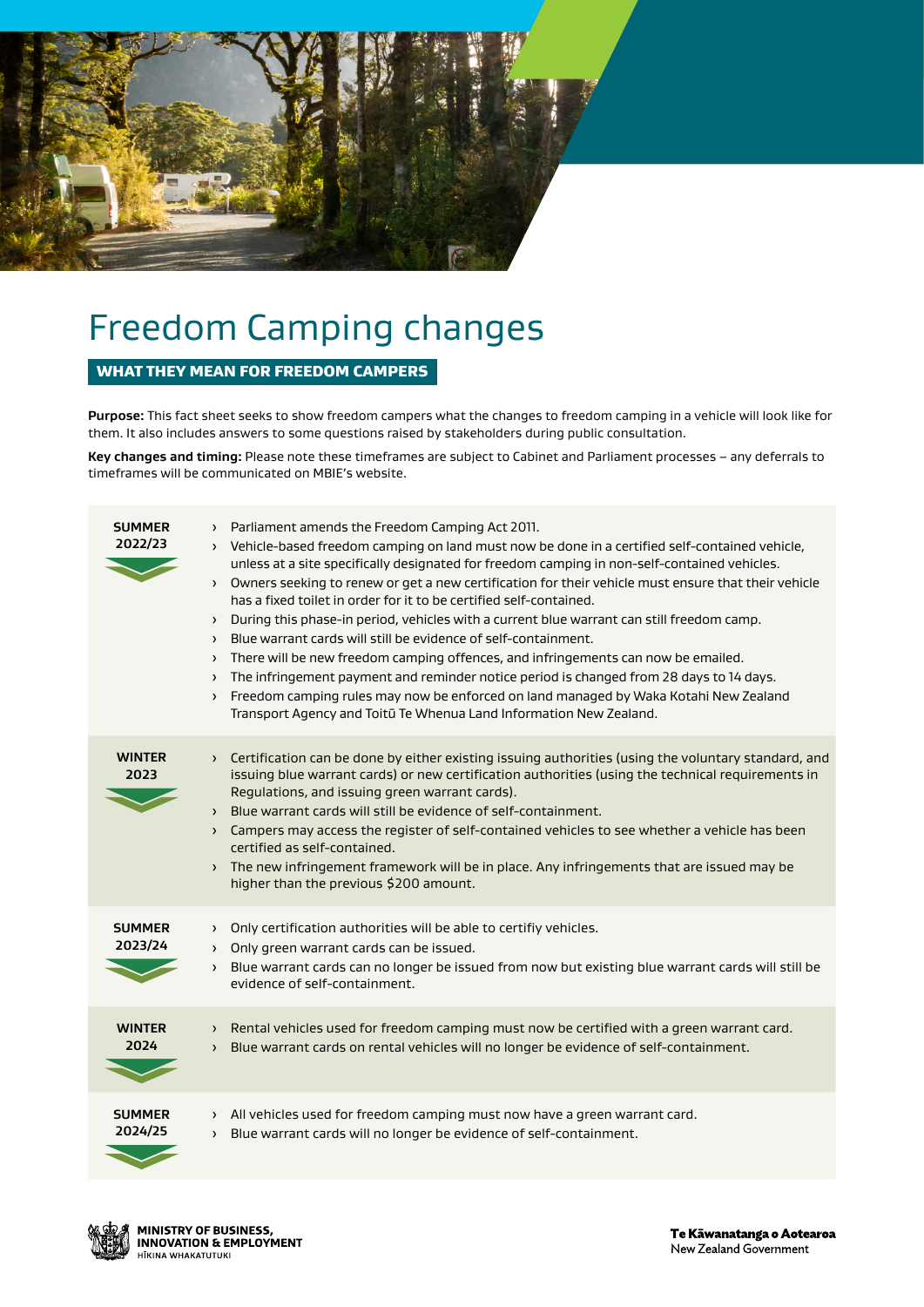# Frequently asked questions

#### **What changes are proposed?**

There are five main changes:

- › A new rule that vehicle-based freedom camping on land managed by local authorities must be done in a selfcontained vehicle unless at a site specifically designated for freedom camping in non-self-contained vehicles.
- › A new regulatory system for the certification of self-contained vehicles.
- › Requiring self-contained vehicles to have a fixed (not portable) toilet.
- › Strengthening the infringement regime.
- › Extending the Freedom Camping Act 2011 to land managed by Waka Kotahi New Zealand Transport Agency and Toitū Te Whenua Land Information New Zealand.

#### **Why is Government making these changes now?**

Prior to 2020, the number of people freedom camping in New Zealand increased substantially – from the low tens of thousands in the early 2000s to just over 250,000 in 2019.

While many freedom campers in New Zealand camp responsibly, New Zealand's image is being tarnished by irresponsible freedom camping, particularly by the inappropriate disposal of waste and littering at popular tourist sites and local amenities.

Local communities are disproportionately bearing the costs to manage freedom camping and are beginning to see tourism generally as an issue. Despite trialling non-regulatory approaches, such as investment in infrastructure and camper education, there are still issues relating to inappropriate disposal of waste. This was borne out in recent public consultation, where 60 percent of respondents agreed there was an issue.

As such, making these changes now will ensure freedom camping in New Zealand is sustainable – and protects New Zealanders' ongoing enjoyment of natural spaces.

#### **Will all freedom camping have to be done in self-contained vehicles?**

No – freedom campers will be able to use non-self-contained vehicles on DOC land (unless this is explicitly prohibited). People will also still be able to freedom camp in tents (where permitted) as this form of camping is not the problem that the proposed changes are addressing.

Non-self-contained vehicles can continue to be used on land not subject to the Freedom Camping Act 2011, such as private land or commercial camping grounds.

#### **What constitutes a tent? Can I use a tent if it is attached to my vehicle?**

Any tent must be standalone and separate from any vehicle when assembled. So that the new requirements are easy to understand and be enforced, any tent that is attached to a vehicle will be treated as a vehicle. If this is the case, the vehicle must be certified self-contained in order to have the tent attached to it.

#### **Will my vehicle used for freedom camping need to have a fixed toilet?**

Yes, if you want your vehicle to be certified as self-contained, allowing you to freedom camp in designated areas. A fixed toilet may have either a removable (cassette) or permanent black water tank.

Vehicles with portable toilets will not be able to be certified as self-contained. Vehicles with a portable toilet and current blue warrant card will meet the requirements of self-containment up until summer 2024/25, or when the blue warrant card expires (whichever is earlier).

#### **What will happen with blue warrant cards and stickers?**

Blue warrant cards and stickers will be phased out over the two year transition period.

By summer 2024/25, blue warrant cards and stickers will not be evidence of self-containment – only green warrant cards will be evidence.